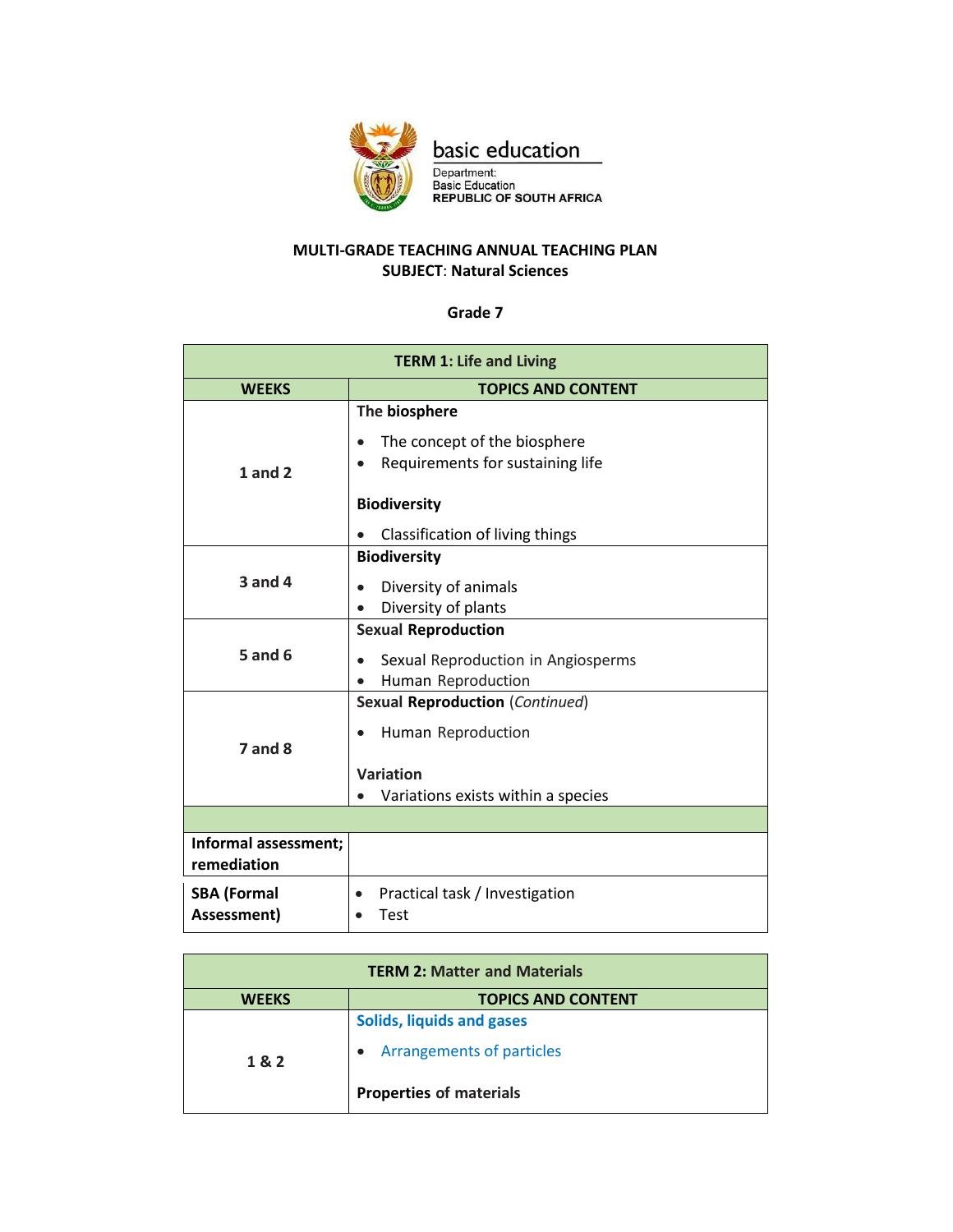|                                     | Physical Properties of materials<br>$\bullet$        |
|-------------------------------------|------------------------------------------------------|
|                                     | Boiling and melting points                           |
|                                     | <b>Electrical conductivity</b>                       |
|                                     | Heat conductivity                                    |
|                                     | <b>Solution as a special mixture</b>                 |
|                                     | <b>Solutions</b><br>$\bullet$                        |
|                                     | Soluble substances<br>$\bullet$                      |
| 3 & 4                               | Insoluble substances                                 |
|                                     | <b>Dissolving</b>                                    |
|                                     | Rates of dissolving                                  |
|                                     | <b>Separating mixtures</b>                           |
|                                     | <b>Mixtures</b>                                      |
| 5 & 6                               | Methods of physical separation<br>$\bullet$          |
|                                     | Sorting and recycling materials                      |
|                                     | Acids, bases and neutrals                            |
|                                     |                                                      |
| 7&8                                 | Tastes of substances<br>$\bullet$                    |
|                                     | Properties of acids, bases and neutrals<br>$\bullet$ |
|                                     | Acid-base indicators                                 |
|                                     |                                                      |
| Informal assessment;<br>remediation |                                                      |
| <b>SBA (Formal</b>                  | Practical task / Investigation<br>$\bullet$          |
| Assessment)                         | Test<br>$\bullet$                                    |

| <b>TERM 3: Energy and Change</b> |                                               |  |  |
|----------------------------------|-----------------------------------------------|--|--|
| <b>WEEKS</b>                     | <b>TOPICS AND CONTENT</b>                     |  |  |
| 1& 2                             | Sources of energy                             |  |  |
|                                  | Renewable and non-renewable sources of energy |  |  |
|                                  | <b>Potential and Kinetic energy</b>           |  |  |
|                                  | Potential energy                              |  |  |
|                                  | Kinetic energy                                |  |  |
|                                  | <b>Potential and Kinetic energy</b>           |  |  |
|                                  | Potential and kinetic energy in systems       |  |  |
|                                  | Law of conservation of energy<br>$\bullet$    |  |  |
| 3 & 4                            | <b>Heat Transfer</b>                          |  |  |
|                                  | Heating as a transfer of energy               |  |  |
|                                  | Conduction                                    |  |  |
|                                  | Convection                                    |  |  |
|                                  | Radiation                                     |  |  |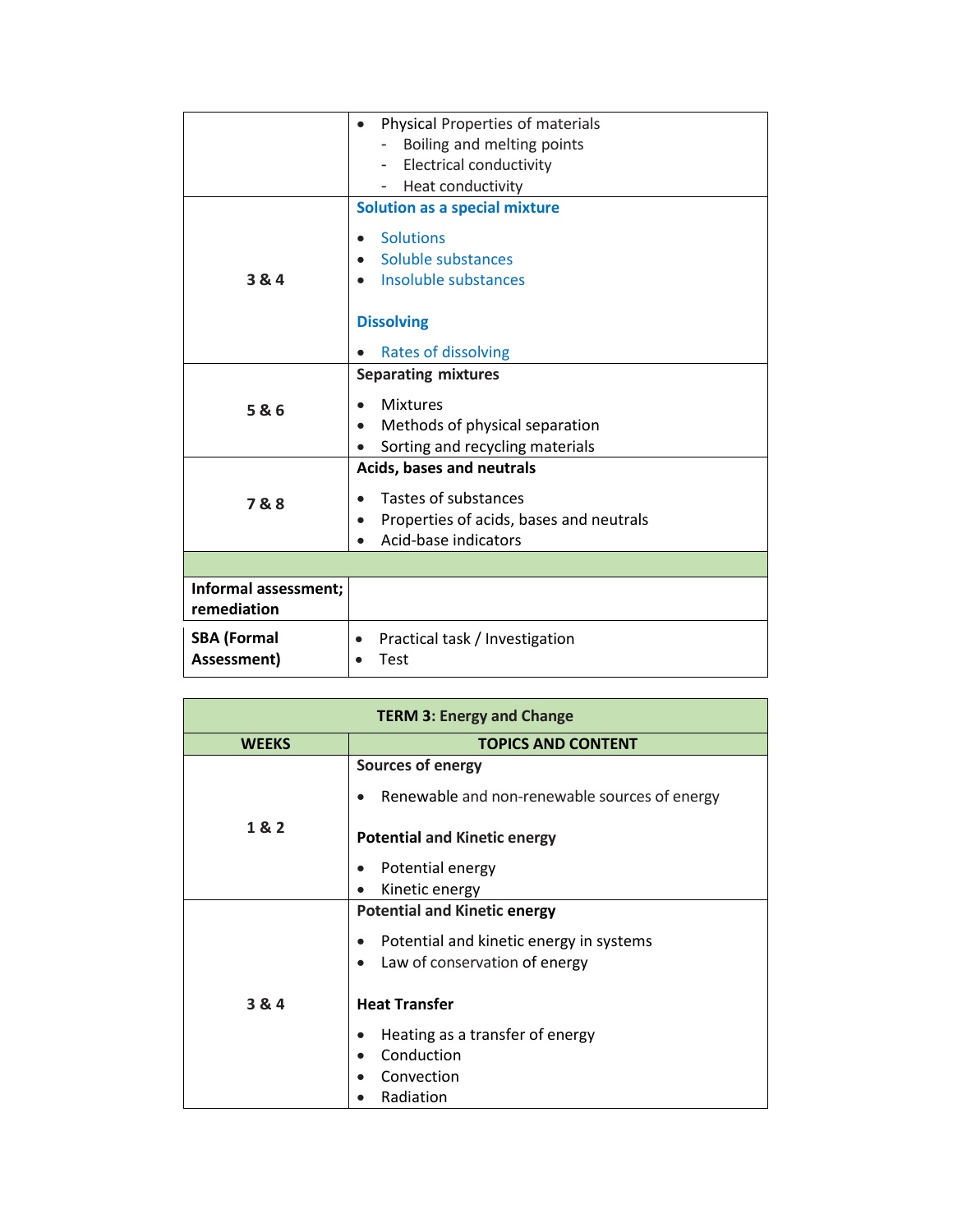|                      | <b>Electric circuits AND Electrical conductors and Insulators</b> |
|----------------------|-------------------------------------------------------------------|
| 5 & 6                | A simple circuit<br>$\bullet$                                     |
|                      | Circuit diagram                                                   |
|                      | <b>Conductors</b><br>$\bullet$                                    |
|                      | <b>Insulators</b>                                                 |
|                      | Insulation and energy saving                                      |
|                      | Using insulating materials<br>$\bullet$                           |
| 7&8                  |                                                                   |
|                      | <b>Energy transfer to surroundings</b>                            |
|                      | Useful and 'wasted'                                               |
|                      |                                                                   |
| Informal assessment; |                                                                   |
|                      |                                                                   |
| remediation          |                                                                   |
| <b>SBA (Formal</b>   | Project                                                           |

| <b>TERM 4: Planet Earth and Beyond</b> |                                                   |  |  |  |  |
|----------------------------------------|---------------------------------------------------|--|--|--|--|
| <b>WEEKS</b>                           | <b>TOPICS AND CONTENT</b>                         |  |  |  |  |
| 1 & 2                                  | <b>The Solar System</b>                           |  |  |  |  |
|                                        | The Sun, Planets and Asteroids                    |  |  |  |  |
|                                        | <b>Moons</b>                                      |  |  |  |  |
|                                        | <b>Movements of the Earth and planets</b>         |  |  |  |  |
|                                        | <b>Rotation (Earth)</b><br>$\bullet$              |  |  |  |  |
|                                        | <b>Revolution (Earth)</b>                         |  |  |  |  |
| 3 & 4                                  | Relationship of the Sun to the Earth              |  |  |  |  |
|                                        | Solar energy and the Earth's seasons<br>$\bullet$ |  |  |  |  |
|                                        | Solar energy and life on Earth                    |  |  |  |  |
|                                        | Stored solar energy                               |  |  |  |  |
|                                        | The movement of the Moon                          |  |  |  |  |
|                                        | <b>Rotation (Moon)</b><br>$\bullet$               |  |  |  |  |
| 5 & 6                                  | <b>Revolution (Moon)</b><br>$\bullet$             |  |  |  |  |
|                                        | <b>Relationship of the Moon to the Earth</b>      |  |  |  |  |
|                                        | Relative positions                                |  |  |  |  |
|                                        | Gravity<br>$\bullet$                              |  |  |  |  |
|                                        | <b>Tides</b>                                      |  |  |  |  |
|                                        |                                                   |  |  |  |  |
| Informal assessment;                   |                                                   |  |  |  |  |
| remediation                            |                                                   |  |  |  |  |